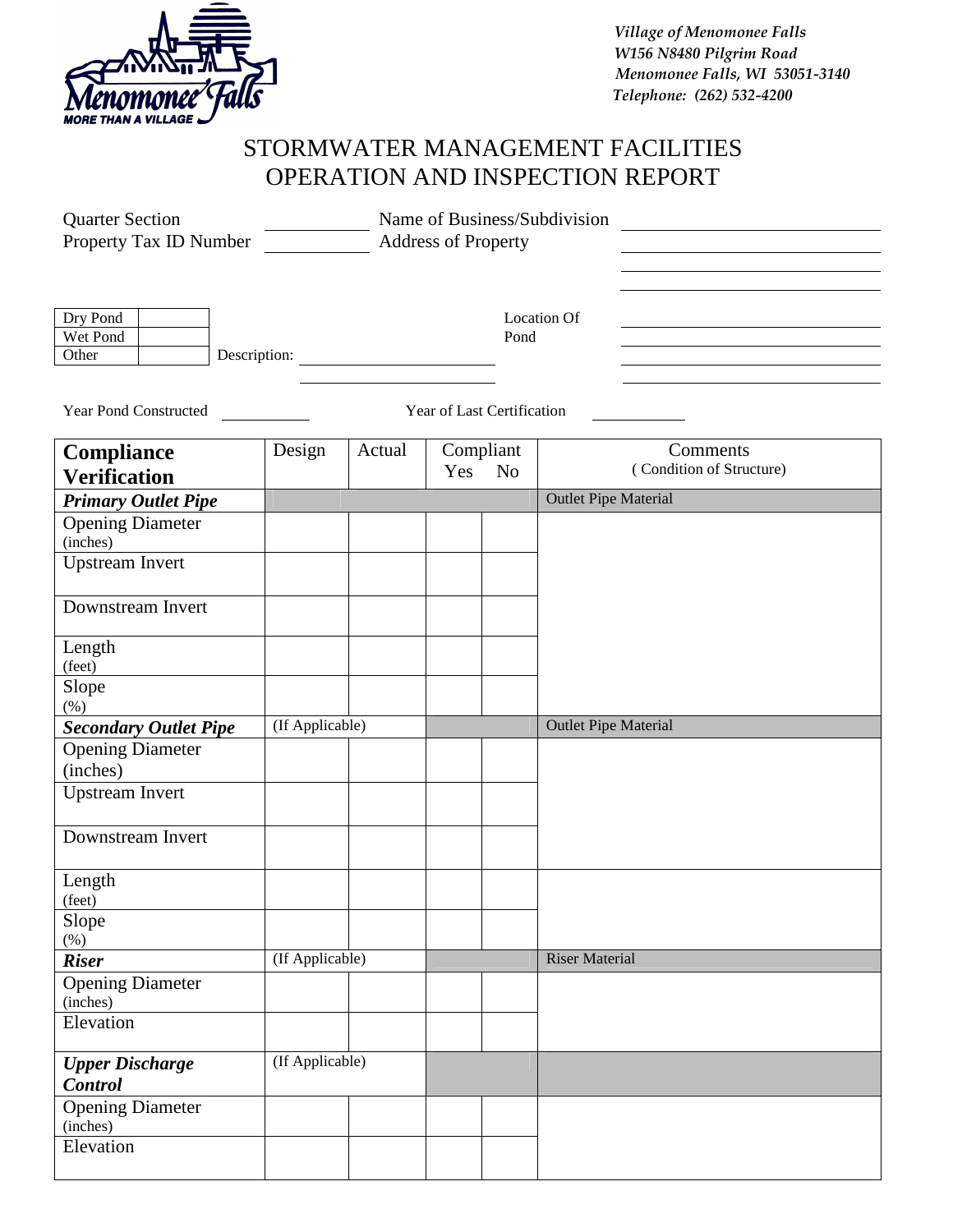| <b>Compliance</b>                                          | Design          | Actual    |                                          | Compliant      |            | Comments              |  |  |
|------------------------------------------------------------|-----------------|-----------|------------------------------------------|----------------|------------|-----------------------|--|--|
| <b>Verification</b>                                        |                 |           | Yes                                      | N <sub>o</sub> |            |                       |  |  |
| <b>Lower Discharge Control</b>                             | (If Applicable) |           |                                          |                |            |                       |  |  |
| <b>Opening Diameter</b>                                    |                 |           |                                          |                |            |                       |  |  |
| (inches)                                                   |                 |           |                                          |                |            |                       |  |  |
| Elevation                                                  |                 |           |                                          |                |            |                       |  |  |
| Other (Description)                                        |                 |           |                                          |                |            |                       |  |  |
| Opening Type and Size                                      |                 |           |                                          |                |            |                       |  |  |
| (inches)                                                   |                 |           |                                          |                |            |                       |  |  |
| Elevation                                                  |                 |           |                                          |                |            |                       |  |  |
| <b>Emergency Spillway</b>                                  |                 |           |                                          |                |            |                       |  |  |
| Elevation                                                  |                 |           |                                          |                |            |                       |  |  |
| Length of spillway<br>(feet)                               |                 |           |                                          |                |            |                       |  |  |
| <b>Embankment</b>                                          |                 | Present   | <b>Comments/Maintenance Requirements</b> |                |            |                       |  |  |
|                                                            |                 | Yes<br>no |                                          |                |            |                       |  |  |
| Unauthorized Plantings,<br>trees, or woody vegetation      |                 |           |                                          |                |            |                       |  |  |
| Animal burrows or slope                                    |                 |           |                                          |                |            |                       |  |  |
| erosion                                                    |                 |           |                                          |                |            |                       |  |  |
| <b>Storm Sewer Outfalls</b>                                | Type & Size     |           |                                          | Location       |            | Comments              |  |  |
| Outfall 1                                                  |                 |           |                                          |                |            |                       |  |  |
| Outfall 2                                                  |                 |           |                                          |                |            |                       |  |  |
| Outfall 3                                                  |                 |           |                                          |                |            |                       |  |  |
|                                                            |                 |           |                                          |                | <b>Not</b> |                       |  |  |
|                                                            |                 |           |                                          |                |            |                       |  |  |
| <b>Storage Properties</b>                                  | Design          | Actual    | Compliant<br>Yes                         | N <sub>o</sub> | Applicable | <b>Equipment Used</b> |  |  |
| <b>Normal Water Elevation</b><br>(Wet Ponds)               |                 |           |                                          |                |            |                       |  |  |
| Design High Water                                          |                 |           |                                          |                |            |                       |  |  |
| Elevation                                                  |                 |           |                                          |                |            |                       |  |  |
| Area at Normal Water                                       |                 |           |                                          |                |            |                       |  |  |
| Elevation (Ac) (Wet Ponds)                                 |                 |           |                                          |                |            |                       |  |  |
| Area at Design High                                        |                 |           |                                          |                |            |                       |  |  |
| Water Elevation (Ac)                                       |                 |           |                                          |                |            |                       |  |  |
| <b>Active Storage Available</b>                            |                 |           |                                          |                |            |                       |  |  |
| $(Ac-Ft)*$                                                 |                 |           |                                          |                |            |                       |  |  |
| Lowest Elevation at Top<br>of Embankment (If Applicable)   |                 |           |                                          |                |            |                       |  |  |
| Average Elevation at Top                                   |                 |           |                                          |                |            |                       |  |  |
| of Embankment (If Applicable)                              |                 |           |                                          |                |            |                       |  |  |
| <b>Maximum Bottom</b>                                      |                 |           |                                          |                |            |                       |  |  |
| Elevation                                                  |                 |           |                                          |                |            |                       |  |  |
| <b>Average Pond Bottom</b>                                 |                 |           |                                          |                |            |                       |  |  |
| Elevation                                                  |                 |           |                                          |                |            |                       |  |  |
| Pond Bottom Area (Ac)                                      |                 |           |                                          |                |            |                       |  |  |
| Maximum Pond Depth                                         |                 |           |                                          |                |            |                       |  |  |
| <b>Average Pond Depth</b><br><b>Average Permanent Pool</b> |                 |           |                                          |                |            |                       |  |  |

\*To Determine Active Storage  $V = ((H/3) (A1 + A2 + ((A1 + A2) (4y))))$ Wet Ponds Use *H = Height of Section* , *A1= area at normal water elevation, A2=area at top section*  Dry Ponds Use *H= Height of Section, A1= pond bottom area, A2=area at top section*